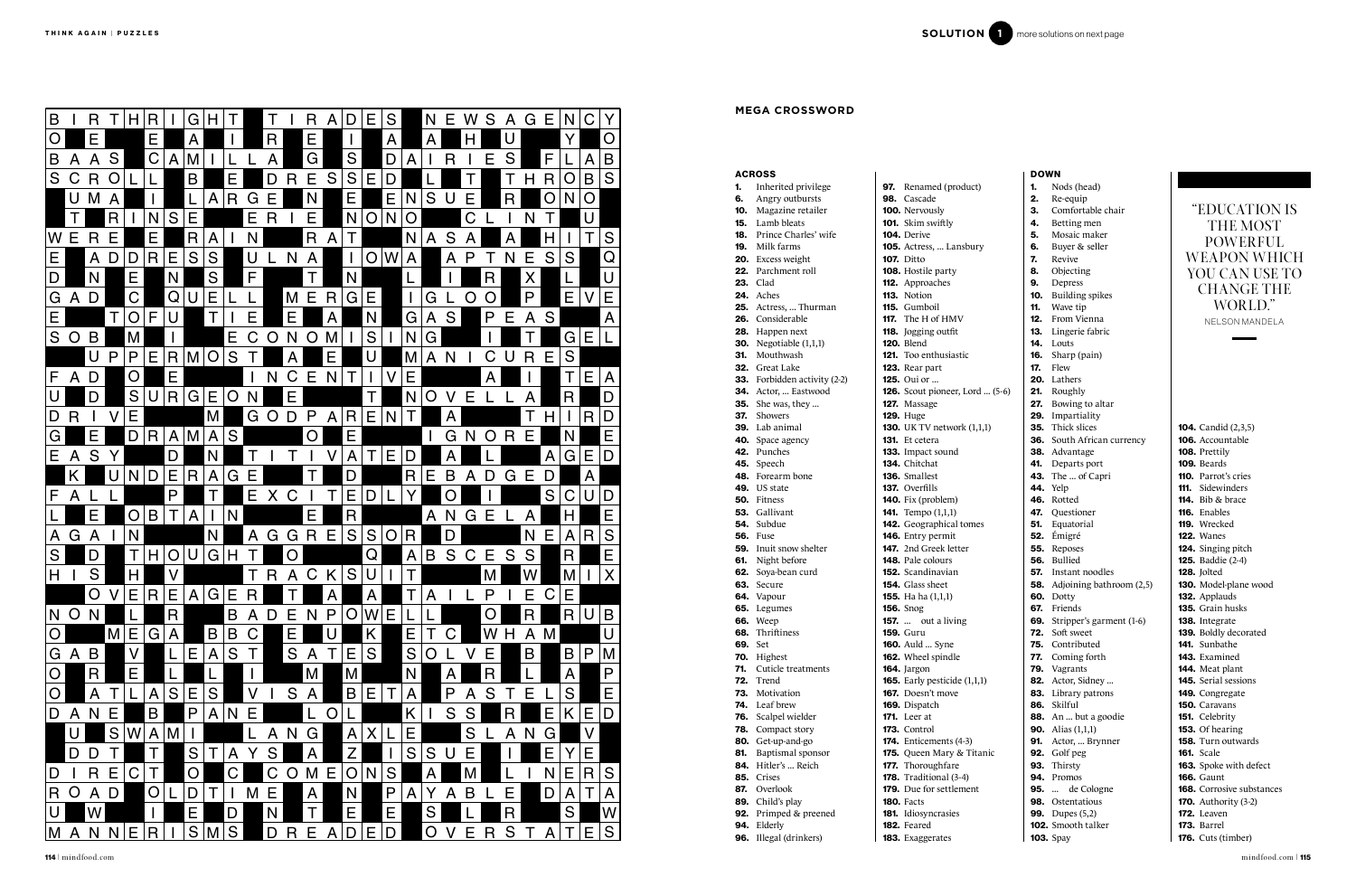|            | <b>ACROSS</b>                |                |                                                   |
|------------|------------------------------|----------------|---------------------------------------------------|
| 1.         | Untrue                       |                | 97. Unthought (of)                                |
|            | <b>6.</b> Higher (than)      | 98.            | <b>Suckers</b>                                    |
|            | <b>10.</b> Shortly $(6,4)$   |                | <b>100.</b> Most athletic                         |
|            | 15. Material flaps           |                | <b>101.</b> Madam (2'2)                           |
| 18.        | Obscure                      |                | 104. Indian spice tree                            |
| 19.        | Fortitude                    |                | <b>105.</b> Is naughty (4,2)                      |
| 20.        | Abandon                      |                | 107. Classic actor, Her                           |
|            | <b>22.</b> Lenin's successor |                | 108. Camera attachme                              |
| 23.        | Acrobat's apparatus          |                | 112. Respond                                      |
|            | 24. Views                    |                | 113. Firmer                                       |
| 25.        | Negotiable (1,1,1)           |                | 115. Amount squande                               |
| 26.        | Outmoded                     |                | 117. Feminine pronou                              |
| 28.        | Necessities                  |                | <b>118.</b> Not loud enough                       |
|            | 30. Healthy beverage, green  |                | 120. Female rabbit                                |
| 31.        | West African country         |                | <b>121.</b> Story                                 |
| 32.        | Career golfers               |                | 123. Articulate                                   |
| 33.        | <b>Shacks</b>                |                | <b>125.</b> Meat & three                          |
| 34.        | Perfect                      |                | 126. Blacken (name)                               |
|            | <b>35.</b> Huge              |                | <b>127.</b> Date of birth $(1,1)$                 |
|            | 37. European defence pact    |                | 129. Thick slice                                  |
| 39.        | Also                         |                | 130. Moreover                                     |
|            | 40. Frog relative            |                | 131. Liqueur,  Maria                              |
| 42.        | Illegally aid                |                | 133. Employs                                      |
| 45.        | Corrupts                     |                | 134. Downhearted                                  |
| 48.        | NZ bird                      |                | <b>136.</b> Motivate                              |
| 49.        | Launched Hubble telescope    |                | 137. Lions' manly ruff                            |
| 50.        | Letter                       |                | 140. Director, Woody                              |
|            | <b>53.</b> Details,  & outs  | <b>141. GP</b> |                                                   |
|            | <b>54.</b> Muslim rulers     |                | 142. Excavates mud                                |
| 56.        | Shows the way                |                | <b>146.</b> Within range                          |
| 59.        | Choose (government)          |                | 147. Elephant ivory                               |
| 61.        | Yearly,  annum               |                | 148. Coddles                                      |
| 62.        | Cartel                       |                | <b>152.</b> Food                                  |
|            | 63. Beaker                   |                | 154. You (archaic)                                |
|            | 64. What we breathe          |                | <b>155.</b> Missing in action                     |
|            | <b>65.</b> Finesse           |                | 156. Mountain goat                                |
|            | 66. Debutante                |                | <b>157.</b> Skull                                 |
| 68.        | Post-mission interrogations  |                | 159. Childhood & ado                              |
| 69.        | Baby boy                     |                | 160. Epic tale                                    |
| 70.        | One another (4,5)            |                | <b>162.</b> 12 o'clock                            |
| 71.        | Forever                      |                | 164. North-west US st.                            |
| 72.        | Mum $& $                     | $165.$         | & her                                             |
| 73.        | Intervened (7,2)             |                | <b>167.</b> Have life                             |
| 74.        | Just a minute, wait a        |                | <b>169.</b> Stared lasciviousl                    |
| 76.        | Constantly active (2,3,2)    |                | 171. Hamburger, Big.                              |
| 78.        | Joins forces (5,2)           |                | 173. Adequate                                     |
| 80.        | French farewell              |                | 174. Struggled roughly                            |
| 81.        | Beastliness<br>Lieu          |                | 175. Without compror                              |
| 84.        |                              |                | <b>177.</b> Bulb flower<br>178. Unattractive stru |
| 85.        | Sailor                       |                |                                                   |
| 87.<br>89. | Oversee (gallery exhibition) |                | <b>179.</b> Once-over (4-3)<br>180. Fully satisfy |
| 92.        | Ugly witches                 |                |                                                   |
|            | Trembling<br>94. Snakes      |                | 181. Tiny blood fluid o<br><b>182.</b> Downpours  |
|            |                              |                |                                                   |

- 96. Fragrant
- 182. Downpours

104. Grant citizenship to 106. Profusion 108. Conviviality 109. Scrambled word puzzle 110. Straightens **111.** Coaxing (5-7) 114. Snatching 116. Versions 119. Fiend 122. Ivy or jasmine 124. Astronaut, ... Armstrong 125. Foresight 128. Bet on (horse) 130. Foolish 132. Aussie city, ... Springs 135. Non-exploding bombs 138. Senior RAF officer (3,7) 139. Ensnaring 141. Prescribed amount 143. Nursery poems 144. Disbelievers 145. Heavenly 149. Combines with oxygen 150. Mollusc's home **151.** Writer, ... Hardy 153. Turn the ... cheek 158. Royal racecourse 161. Be present 163. Lots 166. Frostier 168. Teenage heart-throbs 170. Famous US actor, ... Bridges **172.** Throat lump, ... apple (4'1) **173.** CD, compact ...

183. Offends



| F.                           | C                            |                |                     |              | O                            | S                    | G R               | Е                              | $\mathsf{A}$      | E.             | $ {\bf R}$              | $\overline{B}$ | E F             | $\overline{O}$               | R.                      | IE.                 | O                   | N G          |                                                       |                                                                 |                                                                                |                                          |
|------------------------------|------------------------------|----------------|---------------------|--------------|------------------------------|----------------------|-------------------|--------------------------------|-------------------|----------------|-------------------------|----------------|-----------------|------------------------------|-------------------------|---------------------|---------------------|--------------|-------------------------------------------------------|-----------------------------------------------------------------|--------------------------------------------------------------------------------|------------------------------------------|
|                              |                              |                |                     |              |                              |                      | $\mathsf{A}$      | $\times$                       | E                 |                | E.                      |                |                 |                              | E                       |                     |                     | Ε            |                                                       |                                                                 |                                                                                |                                          |
|                              | B                            |                |                     | $U \mid N$   |                              | Е                    |                   | H                              |                   |                | S                       |                |                 |                              |                         |                     |                     | T            |                                                       |                                                                 |                                                                                |                                          |
|                              | $\mathsf{A}$                 | S              |                     |              |                              |                      | R<br>A            |                                |                   |                |                         | A              |                 |                              |                         |                     |                     |              |                                                       |                                                                 |                                                                                |                                          |
| S                            | A                            |                | N                   |              |                              |                      |                   | A                              | Е<br>P            |                | E.                      | S              |                 | P                            | S                       | E<br>$\mathsf{C}$   | N<br>E              | S            | <b>ACROSS</b><br>Untrue                               | <b>97.</b> Unthought (of)                                       | <b>DOWN</b><br>Is the right size for<br>1.                                     |                                          |
|                              | O N                          | $\overline{O}$ | $\overline{C}$      |              | $\mathsf{P}$<br>$\mathsf{A}$ | S                    | S<br>E.           |                                |                   | $\mathsf{P}$   | N                       | E.<br>E        | D               | S                            | S                       |                     | Е<br>$\overline{A}$ |              | Higher (than)<br>6.                                   | 98. Suckers                                                     | 2.<br>Havana native                                                            |                                          |
|                              |                              |                |                     |              |                              |                      |                   |                                |                   |                |                         |                |                 |                              |                         |                     |                     |              | Shortly (6,4)<br>10.                                  | <b>100.</b> Most athletic                                       | 3.<br>Abridge                                                                  | "NEVER                                   |
|                              | N                            | G H            | $\overline{A}$      |              | A                            |                      | $\mathsf{R}$<br>P | $\mathsf{S}$<br>$\overline{O}$ | <b>H</b>          |                |                         | S              |                 | D                            | E                       |                     |                     |              | Material flaps<br>15.                                 | <b>101.</b> Madam $(2^2)$                                       | Inhabitant<br>4.                                                               | THAT A                                   |
|                              | $ML =  G $                   |                |                     |              |                              | $\overline{O}$       |                   |                                | O                 | O              |                         | $\overline{O}$ | A D             |                              |                         |                     | B<br>E              |              | Obscure<br>18.                                        | 104. Indian spice tree                                          | Ragouts<br>5.                                                                  |                                          |
|                              |                              |                |                     |              |                              |                      |                   |                                |                   |                |                         |                |                 |                              |                         |                     |                     |              | Fortitude<br>19.                                      | <b>105.</b> Is naughty (4,2)                                    | Sock support<br>6.                                                             | <b>GROU</b>                              |
| Y                            |                              | N.             | F<br>E              | $\mathsf C$  | S                            |                      | K.                | W                              |                   | $N$ $A$ $S$    |                         | $\mathsf{A}$   | M E             | S                            | S                       | l G<br>A            | E                   | H            | <b>20.</b> Abandon                                    | 107. Classic actor, Henry                                       | 7.<br>Extensive                                                                | <b>THOUG</b>                             |
| R                            | G                            |                | A                   |              | P                            |                      | E.                | $\mathsf{V}$                   |                   | E              |                         |                | B.              | E                            |                         | P                   |                     | $\mathsf E$  | <b>22.</b> Lenin's successor                          | <b>108.</b> Camera attachments (5,4)                            | 8.<br>Called                                                                   | <b>COMM</b>                              |
|                              |                              |                |                     |              |                              |                      |                   |                                |                   |                |                         |                |                 |                              |                         |                     |                     |              | 23. Acrobat's apparatus                               | 112. Respond                                                    | Feel aggrieved by<br>9.                                                        | <b>CITIZEN</b>                           |
|                              | S<br>$\overline{\mathsf{N}}$ |                |                     | E            |                              | S<br>R               |                   | E                              | $\mathsf{A}$      | D<br>S         |                         | E              | E               | $\mathsf{C}$                 |                         | $\overline{O}$      | P<br>E.             | $\mathsf{R}$ | 24. Views                                             | 113. Firmer                                                     | 10. Complacent                                                                 |                                          |
|                              |                              |                |                     | O C          | $\mathsf C$                  | P                    |                   |                                |                   |                |                         |                |                 |                              |                         |                     |                     |              | <b>25.</b> Negotiable $(1,1,1)$                       | 115. Amount squandered                                          | 11.<br>Reverse (4,4)                                                           | <b>CHANG</b>                             |
| A                            |                              | $\mathsf{B}$   | L.                  |              |                              | U                    |                   |                                |                   |                |                         | A              | $\mathsf R$     |                              | A                       | C                   |                     | O            | 26. Outmoded                                          | <b>117.</b> Feminine pronoun                                    | 12.<br>Reconsider                                                              | <b>WOR</b>                               |
|                              | D E B                        |                | $\mathsf{A}$        | K            |                              | D                    | B<br>E.           | R                              | $\mathsf{F}$<br>Е |                | N                       | S<br>G         |                 |                              |                         |                     | S<br>$\overline{O}$ | 'N           | 28. Necessities                                       | <b>118.</b> Not loud enough                                     | 13.<br>Sheep-like                                                              | <b>MARGARI</b>                           |
|                              |                              |                |                     |              |                              |                      |                   |                                |                   |                |                         |                |                 |                              |                         |                     |                     |              | <b>30.</b> Healthy beverage, green                    | <b>120.</b> Female rabbit                                       | Receives<br>14.                                                                |                                          |
|                              | E                            |                | A C H O             |              | H                            | E<br>R.              |                   |                                |                   |                |                         | Е<br>T.        | E R             | N.                           | A                       |                     |                     |              | <b>31.</b> West African country<br>32. Career golfers | <b>121.</b> Story<br>123. Articulate                            | 16.<br>Make reparation<br>17.<br>Advertising motto                             |                                          |
|                              | D   A   D                    |                |                     |              |                              |                      | S                 | E.<br>P                        | E<br>∣P.          | D              |                         | N.             |                 | G                            |                         |                     | S<br>E              | $\mathsf{C}$ | 33. Shacks                                            | <b>125.</b> Meat & three                                        | <b>20.</b> Flyer's fatigue $(3,3)$                                             |                                          |
|                              |                              |                |                     |              |                              |                      |                   |                                |                   |                |                         |                |                 |                              |                         |                     |                     |              | 34. Perfect                                           | <b>126.</b> Blacken (name)                                      | <b>21.</b> Exit                                                                |                                          |
| E.                           |                              |                | O N                 | T            | E<br>H                       | G<br>$\overline{O}$  |                   | $\mathsf{R}$                   |                   |                |                         | E              | $A \mid M$      | S                            |                         | P                   |                     | E            | <b>35.</b> Huge                                       | <b>127.</b> Date of birth $(1,1,1)$                             | 27. Govt mouthpiece                                                            |                                          |
| A                            | $\mathsf{D}$                 | E.             |                     |              | N                            |                      | A                 | T<br>$\mathsf{S}$              |                   | N              | E S                     | S              | Q               |                              |                         | S                   | Е<br>$\mathsf{A}$   | D            | 37. European defence pact                             | 129. Thick slice                                                | <b>29.</b> House sellers $(6,6)$                                               | 104. Grant citize                        |
|                              |                              |                |                     |              |                              |                      |                   |                                |                   |                |                         |                |                 |                              |                         |                     |                     |              | <b>39.</b> Also                                       | 130. Moreover                                                   | <b>35.</b> Countless number                                                    | 106. Profusion                           |
|                              |                              |                | E<br>S              | $\mathsf{A}$ | $\mathsf{M}$<br>$\mathsf{A}$ |                      |                   | A                              |                   | E              |                         | $\mathsf C$    |                 | $\overline{\mathsf{R}}$<br>A |                         | E                   |                     | E            | 40. Frog relative                                     | 131. Liqueur,  Maria                                            | <b>36.</b> Rock concerts                                                       | 108. Conviviality                        |
| H.                           | G<br>$\mathsf{A}$            | S.             |                     | D            | C                            |                      | Q<br>U            | $\vee$                         | lE.               | $\overline{R}$ | $\overline{\mathsf{N}}$ | G              | Е               | R                            |                         | A                   | S<br>P              | S            | 42. Illegally aid                                     | 133. Employs                                                    | 38. Savoury jelly                                                              | 109. Scrambled v                         |
|                              |                              |                |                     |              |                              |                      |                   |                                |                   |                |                         |                |                 |                              |                         |                     |                     |              | 45. Corrupts                                          | 134. Downhearted                                                | 41. Traffic-light colour                                                       | 110. Straightens                         |
|                              | B                            |                | A R O               | M            | A                            |                      | C.                | E.                             |                   |                |                         | U              |                 | Е<br>R                       | $\mathsf{A}$<br>ΙM      |                     |                     |              | <b>48.</b> NZ bird                                    | 136. Motivate                                                   | 43. Paging sound                                                               | <b>111.</b> Coaxing $(5 - 7)$            |
| $\vert$ M $\vert$ U $\vert$  | G                            | S              |                     |              | M                            | S                    | ∣P.               | $O$ R                          | $\top$            |                | E S                     |                |                 | A                            |                         | Μ                   | A                   | $ A $ M      | <b>49.</b> Launched Hubble telescope                  | <b>137.</b> Lions' manly ruffs                                  | 44. Actress, Charlize                                                          | 114. Snatching                           |
|                              |                              |                |                     |              |                              |                      |                   |                                |                   |                |                         |                |                 |                              |                         |                     |                     |              | 50. Letter                                            | <b>140.</b> Director, Woody                                     | 46. Deceptive                                                                  | 116. Versions                            |
|                              |                              |                | N                   |              | $ U $ T $ M E$               | G                    |                   | N                              | $\overline{N}$    |                |                         | A              |                 | S                            |                         | $\mathsf{P}$        |                     | Е            | <b>53.</b> Details,  & outs                           | <b>141.</b> GP                                                  | 47. Supermarket pay station                                                    | 119. Fiend                               |
|                              |                              |                |                     |              |                              |                      |                   |                                |                   |                |                         |                |                 |                              |                         |                     |                     | T            | <b>54.</b> Muslim rulers                              | <b>142.</b> Excavates mud                                       | <b>51.</b> Novels' locations                                                   | 122. Ivy or jasmi                        |
| F.                           | O <br>N                      | D              |                     |              | N                            |                      |                   | A                              | S H               | G U N          |                         | S.             |                 |                              |                         | $\mathsf{R}$        | $\mathsf C$<br>A    |              | <b>56.</b> Shows the way                              | <b>146.</b> Within range                                        | <b>52.</b> Last New Testament book                                             | 124. Astronaut, .                        |
| F.                           | S                            |                |                     | G H          |                              | $T \mid E$<br>R.     |                   | N                              |                   | N              |                         | A              | S               | A                            | G E                     |                     | R <sub>l</sub>      | <b>R</b>     | <b>59.</b> Choose (government)<br>61. Yearly,  annum  | <b>147.</b> Elephant ivory<br>148. Coddles                      | 55. Impolite<br>56. Pantries                                                   | 125. Foresight<br>128. Bet on (hors      |
|                              |                              |                |                     |              |                              |                      |                   |                                |                   |                |                         |                |                 |                              |                         |                     |                     |              | 62. Cartel                                            | <b>152.</b> Food                                                | <b>57.</b> Devoured (3,2)                                                      | 130. Foolish                             |
|                              | S H <br>E                    |                |                     | $\mathsf{R}$ |                              |                      | N                 | $A$ $U$ $D$                    |                   |                | B L                     | E.             |                 | $\overline{C}$               |                         |                     | D<br>$\overline{O}$ | E            | 63. Beaker                                            | <b>154.</b> You (archaic)                                       | <b>58.</b> Cheat                                                               | <b>132.</b> Aussie city,                 |
|                              |                              |                | $N$ $A$ $R$ $R$ $A$ |              |                              | <b>E</b>             |                   |                                |                   |                |                         |                | $E$ N $U$ N $C$ |                              | $\mathsf{I} \mathsf{I}$ |                     | <b>E</b>            |              | <b>64.</b> What we breathe                            | <b>155.</b> Missing in action $(1,1,1)$                         | 60. Itemise                                                                    | 135. Non-explod                          |
|                              |                              |                |                     |              |                              |                      |                   |                                |                   |                |                         |                |                 |                              |                         |                     |                     |              | 65. Finesse                                           | 156. Mountain goat                                              | 67. Bedclothes                                                                 | 138. Senior RAF                          |
| V                            | E G                          |                | $\mathsf{A}$        | <b>B</b>     |                              | N.                   | C R               |                                | ∣M                | N              |                         | ΙE             |                 | O                            |                         |                     | D                   | O B          | 66. Debutante                                         | <b>157.</b> Skull                                               | 69. Schemes                                                                    | 139. Ensnaring                           |
|                              |                              |                | S L                 | A B          |                              | $A \mid N \mid D$    |                   |                                |                   | D              |                         |                |                 | U                            | S                       | E<br><sub>S</sub>   |                     | $\mathsf{A}$ | <b>68.</b> Post-mission interrogations                | <b>159.</b> Childhood & adolescence                             | 72. Passing                                                                    | 141. Prescribed a                        |
|                              |                              |                |                     |              |                              |                      |                   |                                |                   |                |                         |                |                 |                              |                         |                     |                     |              | 69. Baby boy                                          | 160. Epic tale                                                  | <b>75.</b> Gives up (territory)                                                | 143. Nursery poe                         |
|                              | $S$ $A$ $D$                  |                |                     |              | $\mathsf{P}$<br>$\mathsf{M}$ | IE.                  |                   |                                | M A N E S         |                |                         | A L            | E               | N <sub>1</sub>               |                         | N                   | D                   | O C          | <b>70.</b> One another $(4,5)$                        | <b>162.</b> 12 o'clock                                          | 77. Dramatisation                                                              | 144. Disbelievers                        |
|                              |                              |                | S                   | N            |                              |                      |                   |                                |                   |                |                         |                |                 |                              |                         | $\mathsf{C}$        | $\overline{O}$      | K            | 71. Forever                                           | <b>164.</b> North-west US state                                 | <b>79.</b> Raised water canals                                                 | 145. Heavenly                            |
|                              |                              |                |                     |              |                              |                      |                   |                                |                   |                |                         |                |                 |                              |                         |                     |                     |              | <b>72.</b> Mum &                                      | <b>165.</b> & her                                               | <b>82.</b> Inns                                                                | 149. Combines w                          |
| $\mathsf{O}$                 | D                            |                | R E D G E           |              | <b>S</b>                     | N                    |                   | E   A   R                      |                   |                | U S K                   |                | C O             | S                            | S<br>ΙE                 |                     | $S \mid$            | $\mathsf E$  | 73. Intervened $(7,2)$                                | <b>167.</b> Have life                                           | 83. Steeling (self)                                                            | <b>150.</b> Mollusc's ho                 |
| N O                          | S.                           |                | $\overline{O}$      |              | H                            | E<br>IE.             |                   | M                              |                   |                |                         |                | B E             |                              |                         |                     | Е                   | $A$ D        | <b>74.</b> Just a minute, wait a                      | 169. Stared lasciviously at                                     | 86. Plead guilty to                                                            | <b>151.</b> Writer,  H.                  |
|                              |                              |                |                     |              |                              |                      |                   |                                |                   |                |                         |                |                 |                              |                         |                     |                     |              | <b>76.</b> Constantly active $(2,3,2)$                | <b>171.</b> Hamburger, Big                                      | 88. Districts                                                                  | <b>153.</b> Turn the                     |
|                              |                              |                | O<br>U              |              | ΙH                           |                      | S<br>A            | G A                            |                   |                | $N$  O $ O $ N $ $      |                |                 | D                            | A                       | H                   | <b>S</b>            |              | <b>78.</b> Joins forces $(5,2)$                       | 173. Adequate                                                   | 90. Emirate,  Dhabi                                                            | 158. Royal raceco                        |
|                              |                              |                | B                   |              | Е                            | S                    |                   | R                              |                   | G              |                         |                | E               | $\mathsf{D}$                 | S                       |                     |                     |              | 80. French farewell<br>81. Beastliness                | 174. Struggled roughly                                          | <b>91.</b> Anti-terrorist group $(1,1,1)$<br><b>92.</b> Queen's Counsels (1,2) | <b>161.</b> Be present                   |
|                              | H                            |                |                     |              |                              |                      |                   |                                |                   |                | $\mathsf{O}$            | G              |                 |                              |                         |                     | A C                 |              | 84. Lieu                                              | <b>175.</b> Without compromise (4-2)<br><b>177.</b> Bulb flower | 93. Remove intestines                                                          | <b>163.</b> Lots<br><b>166.</b> Frostier |
| D E                          | $\mathsf C$                  | E.             |                     |              | $\mathsf{R}$                 |                      |                   | S                              | S                 | ΙE             |                         |                |                 |                              | H                       | Е<br>$\mathsf{A}$   | D<br>$\overline{O}$ | <sup>N</sup> | 85. Sailor                                            | <b>178.</b> Unattractive structure                              | <b>94.</b> Cash point (1,1,1)                                                  | 168. Teenage hea                         |
|                              |                              |                |                     |              |                              |                      |                   |                                |                   |                |                         |                |                 |                              |                         |                     |                     |              | <b>87.</b> Oversee (gallery exhibition)               | <b>179.</b> Once-over (4-3)                                     | <b>95.</b> Wood glue (1,1,1)                                                   | <b>170.</b> Famous US                    |
| $\mathsf{I} \mid \mathsf{R}$ |                              | S              | Е                   |              | E<br><b>S</b>                | $\overline{O}$<br>R. | E                 | H                              |                   |                |                         | $\overline{O}$ | O K             | S<br>E                       | IE.                     | S                   | $\mathsf{A}$        | T E          | 89. Ugly witches                                      | <b>180.</b> Fully satisfy                                       | 98. Aggrieves                                                                  | <b>Bridges</b>                           |
| S                            | E                            |                |                     |              |                              |                      |                   | A                              | N                 |                | E                       |                |                 | E                            |                         |                     |                     | W            | 92. Trembling                                         | <b>181.</b> Tiny blood fluid cells                              | 99. Medicinal root                                                             | 172. Throat lump                         |
|                              |                              |                |                     |              |                              |                      |                   |                                |                   |                |                         |                |                 |                              |                         |                     |                     |              | 94. Snakes                                            | 182. Downpours                                                  | <b>102.</b> Conferred (medal)                                                  | <b>173.</b> CD, compac                   |
|                              | C O R P                      |                | U                   |              | S C L E                      | S                    |                   | D E L                          | U                 | G E            | S                       | D              |                 | S<br>P                       |                         | Е<br>$\overline{A}$ | S                   | $E$ S        | 96. Fragrant                                          | 183. Offends                                                    | 103. Metric unit                                                               | 176. Information                         |

## **MEGA CROSSWORD**

"NEVER DOUBT THAT A SMALL GROUP OF THOUGHTFUL, COMMITTED CITIZENS CAN CHANGE THE WORLD." MARGARET MEAD